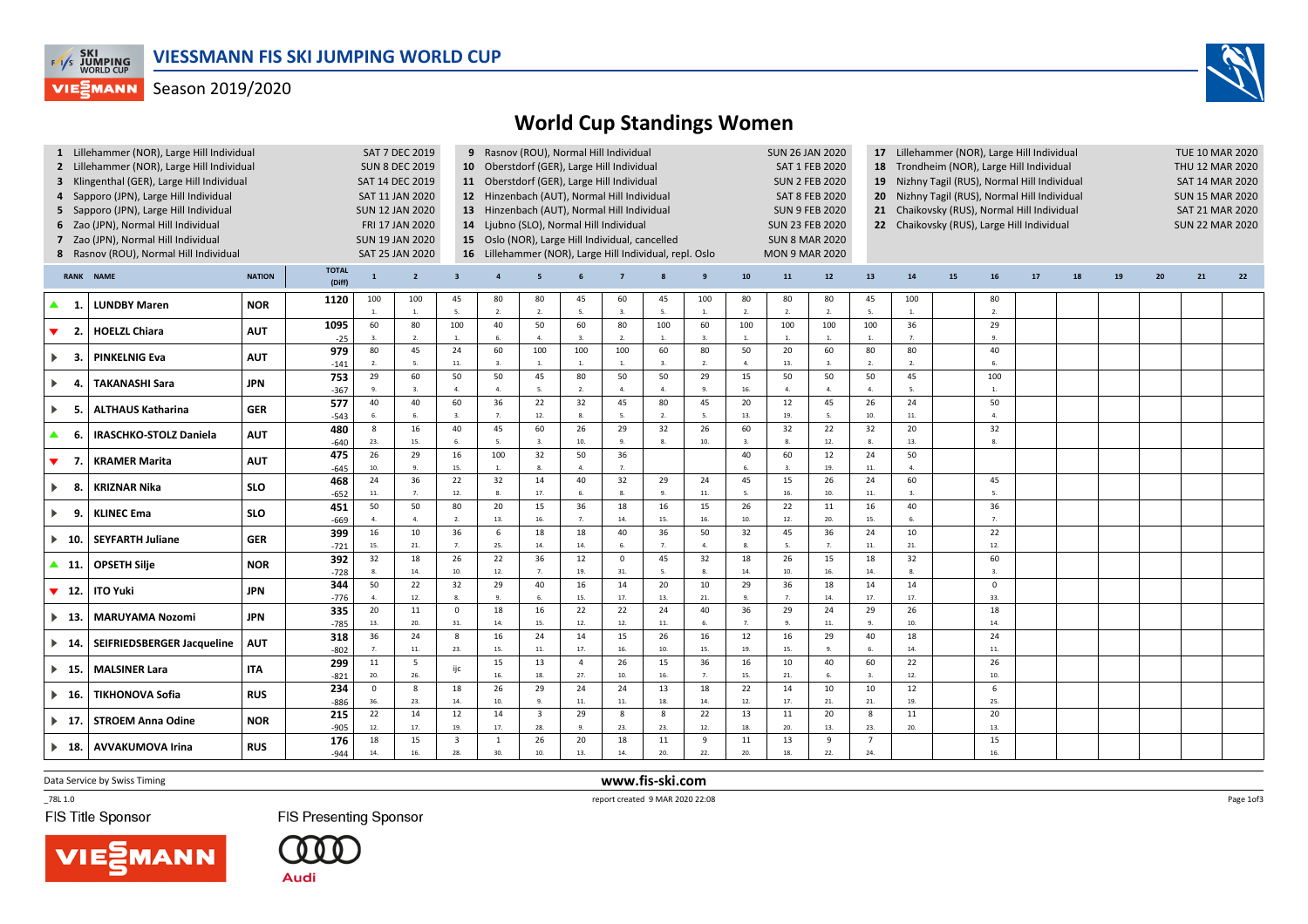

VIESMANN Season 2019/2020

## **World Cup Standings Women**

|                           | <b>RANK NAME</b>          | <b>NATION</b> | <b>TOTAL</b><br>(Diff) | $\mathbf{1}$          | $\overline{2}$                 | $\overline{\mathbf{3}}$ | $\overline{4}$        | 5                     | 6                     | $\overline{7}$                 | 8                              | 9                              | 10                             | 11                             | $12\,$                | 13                             | 14                    | 15 | 16                      | 17 | 18 | 19 | 20 | 21 | 22 |
|---------------------------|---------------------------|---------------|------------------------|-----------------------|--------------------------------|-------------------------|-----------------------|-----------------------|-----------------------|--------------------------------|--------------------------------|--------------------------------|--------------------------------|--------------------------------|-----------------------|--------------------------------|-----------------------|----|-------------------------|----|----|----|----|----|----|
| $\blacktriangleright$ 19. | <b>SETO Yuka</b>          | <b>JPN</b>    | 170<br>$-950$          | 13<br>18.             | 26<br>10.                      | 9<br>22.                | -8<br>23.             | 12<br>19.             | 15<br>16.             | 13<br>18.                      | 10<br>21.                      | 6<br>25.                       | $\overline{4}$<br>27.          | $\mathbf 0$<br>34.             | 6<br>25.              | -6<br>25.                      | 29<br>9.              |    | 13<br>18.               |    |    |    |    |    |    |
| $\triangle$ 20.           | <b>GOERLICH Luisa</b>     | <b>GER</b>    | 155<br>$-965$          | $\overline{7}$<br>24. | 12<br>19.                      | 11<br>20.               | 26<br>10.             | 20<br>13.             | $\overline{2}$<br>29. | 10<br>21.                      | 22<br>12.                      | 14<br>17.                      | 9<br>22.                       | $\overline{7}$<br>24.          | $\mathbf{0}$<br>31.   | $\mathbf 0$<br>37.             | $\mathbf 0$<br>32.    |    | 15<br>16.               |    |    |    |    |    |    |
| $\blacktriangledown$ 21.  | <b>EDER Lisa</b>          | <b>AUT</b>    | 154                    | 10<br>21.             | $\overline{7}$<br>24.          |                         | nqc                   | $\overline{4}$<br>27. | 6<br>25.              | 20<br>13.                      | 6<br>25.                       | 11<br>20.                      | 8<br>23.                       | 5<br>26.                       | 32<br>8.              | 36<br>7.                       | 9<br>22.              |    |                         |    |    |    |    |    |    |
| $\blacktriangledown$ 22.  | <b>IAKOVLEVA Lidiia</b>   | <b>RUS</b>    | $-966$<br>147          |                       |                                |                         | 9<br>22.              | 9                     | $\overline{7}$        | 12                             | 18                             | 20                             | 24                             | 18                             | $7\overline{ }$       | 15                             | 8                     |    |                         |    |    |    |    |    |    |
| $\blacktriangleright$ 23. | <b>ROGELJ Spela</b>       | <b>SLO</b>    | $-973$<br>126          | $\mathbf 0$           | $\overline{9}$                 | 20                      | $\mathbf 0$           | 22.<br>$\mathbf{1}$   | 24.<br>9              | 19.<br>$\overline{\mathbf{3}}$ | 14.<br>14                      | 13.<br>13                      | 11.<br>$\overline{\mathbf{3}}$ | 14.<br>$\overline{4}$          | 24.<br>16             | 16.<br>12                      | 23.<br>13             |    | $\overline{9}$          |    |    |    |    |    |    |
| $\blacktriangleright$ 24. | <b>FREITAG Selina</b>     | <b>GER</b>    | $-994$<br>103          | 34.<br>5              | 22.<br>$\overline{2}$          | 13.<br>5                | 34.<br>$\overline{4}$ | 30.<br>11             | 22.<br>13             | 28.<br>$\mathsf 0$             | 17.<br>9                       | 18.<br>5                       | 28.<br>14                      | 27.<br>9                       | 15.<br>13             | 19.<br>13                      | 18.<br>$\mathbf 0$    |    | 22.                     |    |    |    |    |    |    |
| $\triangle$ 24.           | <b>WUERTH Svenja</b>      | <b>GER</b>    | $-1017$<br>103         | 26.<br>12             | 29.<br>13                      | 26.<br>$\mathbf 0$      | 27.<br>12             | 20.<br>6              | $18. \,$<br>5         | 36.<br>$\overline{4}$          | 22.<br>12                      | 26.<br>12                      | 17.<br>10                      | 22.<br>$\mathbf 0$             | 18.<br>$\mathbf{3}$   | 18.<br>$\overline{4}$          | 31.<br>ngc            |    | 10                      |    |    |    |    |    |    |
|                           |                           |               | $-1017$<br>93          | 19.                   | 18.                            | 34.                     | 19.<br>10             | 25.<br>$\overline{7}$ | 26.<br>8              | 27.<br>9                       | 19.<br>$\mathsf 0$             | 19.<br>8                       | 21.<br>6                       | 31.<br>40                      | 28.<br>5              | 27.<br>$\mathbf 0$             |                       |    | 21.                     |    |    |    |    |    |    |
| $\blacktriangledown$ 26.  | <b>RAJDA Kinga</b>        | <b>POL</b>    | $-1027$<br>90          | 9                     | $\mathbf{0}$                   | 15                      | 21.<br>13             | 24.<br>10             | 23.                   | 22.<br>$\mathsf 0$             | 34.<br>$\overline{\mathbf{3}}$ | 23.<br>$\overline{4}$          | 25.<br>$\overline{7}$          | 6.<br>26                       | 26.<br>$\mathsf 0$    | 35.                            | $\mathbf 0$           |    | $\overline{\mathbf{3}}$ |    |    |    |    |    |    |
| $\blacktriangleright$ 27. | <b>CLAIR Julia</b>        | <b>FRA</b>    | $-1030$<br>88          | 22.                   | 31.                            | 16.<br>10               | 18.<br>5              | 21.<br>5              | nqc<br>$\mathsf 0$    | 32.<br>6                       | 28.<br>$\overline{2}$          | 27.<br>$\overline{2}$          | 24.<br>$\mathbf 0$             | 10.<br>8                       | 32.<br>15             | nqc<br>9                       | 34.<br>15             |    | 28.<br>11               |    |    |    |    |    |    |
| $\blacktriangleright$ 28. | <b>KOMAR Katra</b>        | <b>SLO</b>    | $-1032$<br>75          | 14                    | 20                             | 21.<br>13               | 26.<br>$\overline{2}$ | 26.<br>$\circ$        | 36.<br>10             | 25.<br>11                      | 29.<br>$\mathsf 0$             | 29.<br>$\mathbf{1}$            | 34.<br>$\mathbf 0$             | 23.<br>$\mathbf 0$             | 16.<br>$\mathbf{1}$   | 22.<br>$\overline{\mathbf{3}}$ | 16.                   |    | 20.                     |    |    |    |    |    |    |
| $\blacktriangleright$ 29. | <b>REISCH Agnes</b>       | <b>GER</b>    | $-1045$                | 17.                   | 13.                            | 18.                     | 29.                   | 34.                   | 21.                   | 20.                            | 33.                            | 30.                            | 39.                            | 39.                            | 30.                   | 28.                            | nqc                   |    |                         |    |    |    |    |    |    |
| $\blacktriangleright$ 30. | <b>BOGATAJ Ursa</b>       | <b>SLO</b>    | 53<br>$-1067$          | 15<br>16.             | 32<br>8.                       | 6<br>25.                |                       |                       |                       |                                |                                |                                |                                |                                |                       |                                |                       |    |                         |    |    |    |    |    |    |
| $\triangle$ 31.           | <b>HARALAMBIE Daniela</b> | <b>ROU</b>    | 52<br>$-1068$          | $\overline{a}$<br>27. | $\mathbf 0$<br>32.             | $\overline{4}$<br>27.   |                       |                       |                       |                                | nqc                            | $\overline{\mathbf{3}}$<br>28. | $5\overline{5}$<br>26.         | $\overline{1}$<br>30.          | 8<br>23.              | 11<br>20.                      | $\overline{4}$<br>27. |    | 12<br>19.               |    |    |    |    |    |    |
| $\blacktriangledown$ 32.  | <b>SHPYNEVA Anna</b>      | <b>RUS</b>    | 41<br>$-1079$          | $\mathbf 0$<br>39.    | $\overline{4}$<br>27.          | 29<br>9.                |                       |                       |                       |                                | $\mathbf{0}$<br>37.            | nqc                            | $\mathbf{0}$<br>31.            | 6<br>25.                       | $\mathbf{0}$<br>32.   | $\mathbf 0$<br>31.             | $\overline{2}$<br>29. |    |                         |    |    |    |    |    |    |
| $\triangle$ 33.           | <b>PAGNIER Josephine</b>  | <b>FRA</b>    | 37<br>$-1083$          | 6<br>25.              | $\mathsf 0$<br>34.             | 1<br>30.                |                       |                       |                       |                                | $\overline{7}$<br>24.          | $\overline{7}$<br>24.          | nqc                            | nqc                            | nqc                   | $\mathbf 0$<br>33.             |                       |    | 16<br>15.               |    |    |    |    |    |    |
| $\blacktriangledown$ 34.  | <b>IWABUCHI Kaori</b>     | <b>JPN</b>    | 30<br>$-1090$          | $\mathsf 0$<br>31.    | <sup>1</sup><br>30.            | $\overline{2}$<br>29.   | 11<br>20.             | $\mathbf 0$<br>31.    | 11<br>20.             | $5\overline{5}$<br>26.         |                                |                                |                                |                                |                       |                                |                       |    |                         |    |    |    |    |    |    |
| $\blacktriangledown$ 35.  | <b>MAKHINIA Irma</b>      | <b>RUS</b>    | 28<br>$-1092$          |                       |                                |                         | $\overline{7}$<br>24. | $^{\circ}$<br>39.     | 1<br>30.              | nqc                            |                                |                                | $\overline{1}$<br>30.          | $\overline{\mathbf{3}}$<br>28. |                       |                                | 16<br>15.             |    |                         |    |    |    |    |    |    |
| $\blacktriangledown$ 36.  | LI Xueyao                 | <b>CHN</b>    | 21<br>$-1099$          | nqc                   | 6<br>25.                       | $\mathbf 0$<br>39.      |                       |                       |                       |                                | 5<br>26.                       | $\mathbf 0$<br>33.             | $\mathbf 0$<br>38.             | $\mathbf 0$<br>33.             | $\overline{4}$<br>27. | $\mathbf 0$<br>36.             | 6<br>25.              |    |                         |    |    |    |    |    |    |
| $\triangle$ 37.           | <b>AVOCAT GROS Oceane</b> | <b>FRA</b>    | 18<br>$-1102$          | nqc                   | nqc                            |                         | $\mathbf 0$<br>33.    | $\overline{2}$<br>29. | nqc                   | $\overline{7}$<br>24.          | $\overline{4}$<br>27.          | $\mathbf 0$<br>35.             | nqc                            | $\mathbf 0$<br>37.             | $\mathbf 0$<br>34.    | $\mathbf 0$<br>32.             | nqc                   |    | 5<br>26.                |    |    |    |    |    |    |
| $\blacktriangledown$ 38.  | <b>BRECL Jerneja</b>      | <b>SLO</b>    | 17                     | $\mathbf 0$<br>35.    | $\overline{\mathbf{3}}$<br>28. | 14<br>17.               | nqc                   | $\mathbf 0$<br>32.    | $\mathbf 0$<br>31.    | $\mathbf 0$<br>36.             |                                |                                | ngc                            | $\mathbf 0$<br>36.             | nqc                   | nqc                            | $\mathbf 0$<br>39.    |    | $\mathbf 0$<br>32.      |    |    |    |    |    |    |
| ▲ 39.                     | <b>RUNGGALDIER Elena</b>  | <b>ITA</b>    | $-1103$<br>16          | $\mathbf{1}$          | $\mathbf 0$                    | $\mathbf 0$             | nqc                   | 8                     | $\mathbf 0$           | $\mathbf 0$                    | $\mathbf 0$                    | $\mathbf 0$                    | $\mathbf 0$                    | nqc                            |                       |                                | $\mathbf 0$           |    | $\overline{7}$          |    |    |    |    |    |    |
| $\blacktriangleright$ 40. | <b>KYKKAENEN Julia</b>    | <b>FIN</b>    | $-1104$<br>14          | 30.<br>nqc            | 33.<br>0                       | 32.<br>$7\overline{ }$  | $\mathbf 0$           | 23.<br>$\mathbf 0$    | 40.<br>$\mathbf 0$    | 39.<br><sup>1</sup>            | 40.<br>$\mathbf 0$             | 36.<br>$\mathbf 0$             | 33.<br>ngc                     | $\mathbf 0$                    | $\mathbf 0$           | 2                              | 37.<br>$\mathbf 0$    |    | 24.<br>$\overline{4}$   |    |    |    |    |    |    |
|                           |                           |               | $-1106$                |                       | 37.                            | 24.                     | 36.                   | 36.                   | 33.                   | 30.                            | 32.                            | 36                             |                                | 34.                            | 39.                   | 29.                            | 33.                   |    | 27.                     |    |    |    |    |    |    |

Data Service by Swiss Timing **www.fis-ski.com**

**MANN** 

FIS Title Sponsor

**FIS Presenting Sponsor** 

 $(000$ **Audi** 

\_78L 1.0 report created 9 MAR 2020 22:08

Page 2of3